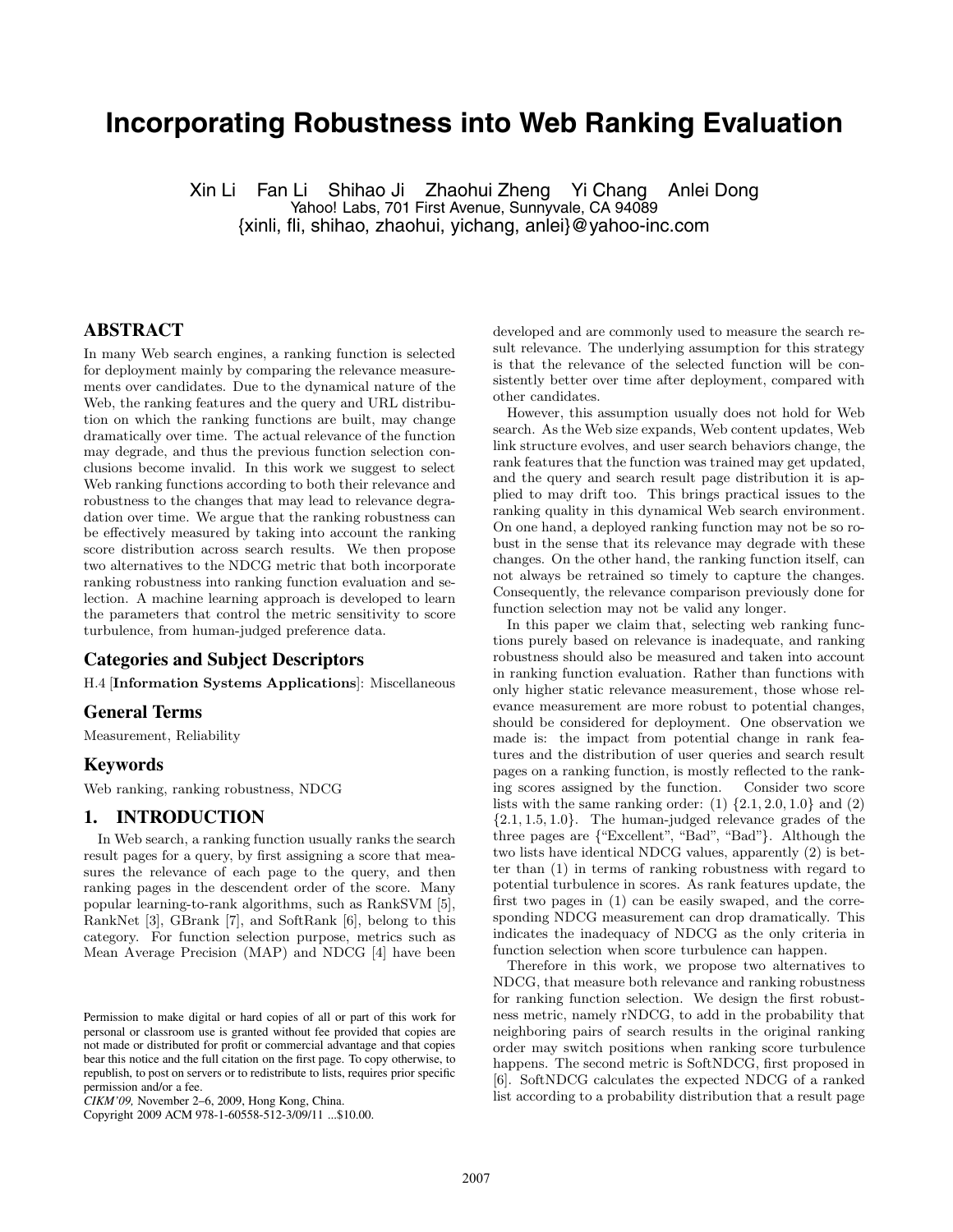takes each rank, which is also defined over the ranking scores across pages. Both of the proposed metrics are sensitive to the possible ranking score turbulence as we will demonstrate in this paper. In addition to these two manually defined metrics, we also develop a machine learning approach to automatically learn a robustness metric that maximizes its consistency with user preference data. For doing that, we first parameterize the SoftNDCG metric with parameters that control the sensitiveness of the measurement to ranking scores. Then we collect training data by providing randomly permutated search results to human editors and collect their preference over the ranked lists. A maximum likelihood optimization is then applied for the purpose of parameter learning.

How to evaluate the proposed metrics with respect to their measurements of robustness is a key issue in this study. In the empirical study, we compare different metrics with regard to their reliability in function selection, according to three criterions. A metric that can better measure the ranking robustness should be 1) more stable (i.e. having less variance) to the noise that causes ranking score turbulence; 2) more reliable in their function selection across different data samplings, better measuring the robustness to the possible drifting in the distribution of queries and result pages; and 3) more stable in their function selection when the evaluation data is updated over time. Our experimental results indeed demonstrate the superiority of the proposed metrics over the standard NDCG metric, based on these criterions.

There are some related works that attempt to address the ranking robustness problem from different angles. Some works [1, 2] address the problem from the perspective of spamming, and attempt to improve the ranking relevance in a noisy environment by actively adding noise to training data. [9] defines a ranking robustness metric to predict query search performance, which applies a noise model to perturbable documents and then measure the search result similarity before and after perturbation. The calculation of designed metric highly relies on a specific retrieval function. SoftRank [6] defines SoftNDCG as some optimization loss function and applies it directly to function training. We first apply it directly as a ranking evaluation metric in function selection. From the perspective of learning ranking metrics, [8] has conducted similar experiments in automatically learning the gain value and rank discounting factors for NDCG. The learned metric is a static relevance measurement, and does not measure robustness to changes.



**Figure 1: Evolutions of NDCG and SoftNDCG for one query as the intensity of additive noise increases.**

## **2. WEB RANKING ROBUSTNESS**

In the real Web search environment, changes are happening all the time, and these changes may cause the quality of a ranking function to degrade over time. For example: 1) Page content update — the web pages are not static and may get updated frequently; 2) Web scale expansion — more pages, more link structures and more users, may lead to drifting of the feature distribution; 3) User search behavior change – evolution in search query distribution may cause the data distribution used for evaluation to drift. The basic assumption for ranking robustness is that, the less relevance degradation a ranking function may suffer, the higher robustness the function has. Therefore we focus on measuring the expected relevance of a ranking function over possible changes, and predict its potential relevance over time.

Can the future relevance of a ranking function be predicted with existing data ? Our answer is yes, at least partially. We notice that the dynamical changes are reflected on the value and distribution of the ranking scores assigned by a function. If we take into account the ranking scores in the relevance evaluation, the ranking robustness can be at least partially measured. Let's use a real Web query and its search results as an example to demonstrate the relationship between the ranking scores and the potential relevance change. The relevance scores for Web pages in a ranked list and the relevance label for each page (Perfect, Excellent, Good, Fair and Bad) are known and used to compute the NDCG value. We incrementally add larger Gaussian white noise to the scores. Figure 1 presents the evolution of the NDCG values as the intensity of the additive noise increases. As seen, the NDCG curve is unstable with respect to the additive noise: at some points NDCG is insensitive to the additive noise, while at some points a small increase in the noise results in a dramatic change in the NDCG value. This is because the NDCG computation only relies on the order of a ranked list, but is regardless to the ranking scores. As one of the advocated metrics for robust ranking function selection, the SoftNDCG curve (to be discussed next) is smooth in response to the additive noise.

#### **3. RANKING ROBUSTNESS METRICS**

In order to select ranking function according to both relevance and robustness, two metrics, namely rNDCG and SoftNDCG, are proposed in this section as alternatives to NDCG. Both of the metrics go beyond NDCG which only considers the absolute ranks, and take into account the probability that a search result page belongs to a rank position. The probability, although calculated differently, is defined over the normalized relevance scores of the pages.

#### **3.1 rNDCG**

The first metric rNDCG (namely robust NDCG) considers the potential ranking order changes in the neighboring positions of a ranked list. Consider a ranked list of N Web pages in the decreasing order of their relevance score:  $L = \{ \langle g_1, s_1 \rangle, \langle g_2, s_2 \rangle, \ldots, \langle g_N, s_N \rangle \}.$   $\langle g_r, s_r \rangle$  $(r = 1, 2, \ldots, N)$  represents the human-judged grade and the relevance score of the document at rank r. Without loss of generality, we assume  $s_1 > s_2 > \cdots > s_N$ . When we compute the relevance gain from each ranking position  $r$ , three neighboring result pages at rank  $r - 1$ , r and  $r + 1$  in the original order, may contribute their relevance gain with probabilities  $p_{r-1}$ ,  $1 - p_{r-1} - p_r$ , and  $p_r$ , respectively. The rNDCG of the ranked list is then defined as follows:

$$
\mathcal{G}(L) = G_{\text{max}}^{-1} \sum_{r=1}^{N} D(r) [p_{r-1}g(r-1) + p_r g(r+1) + (1 - p_{r-1} - p_r)g(r)] \tag{1}
$$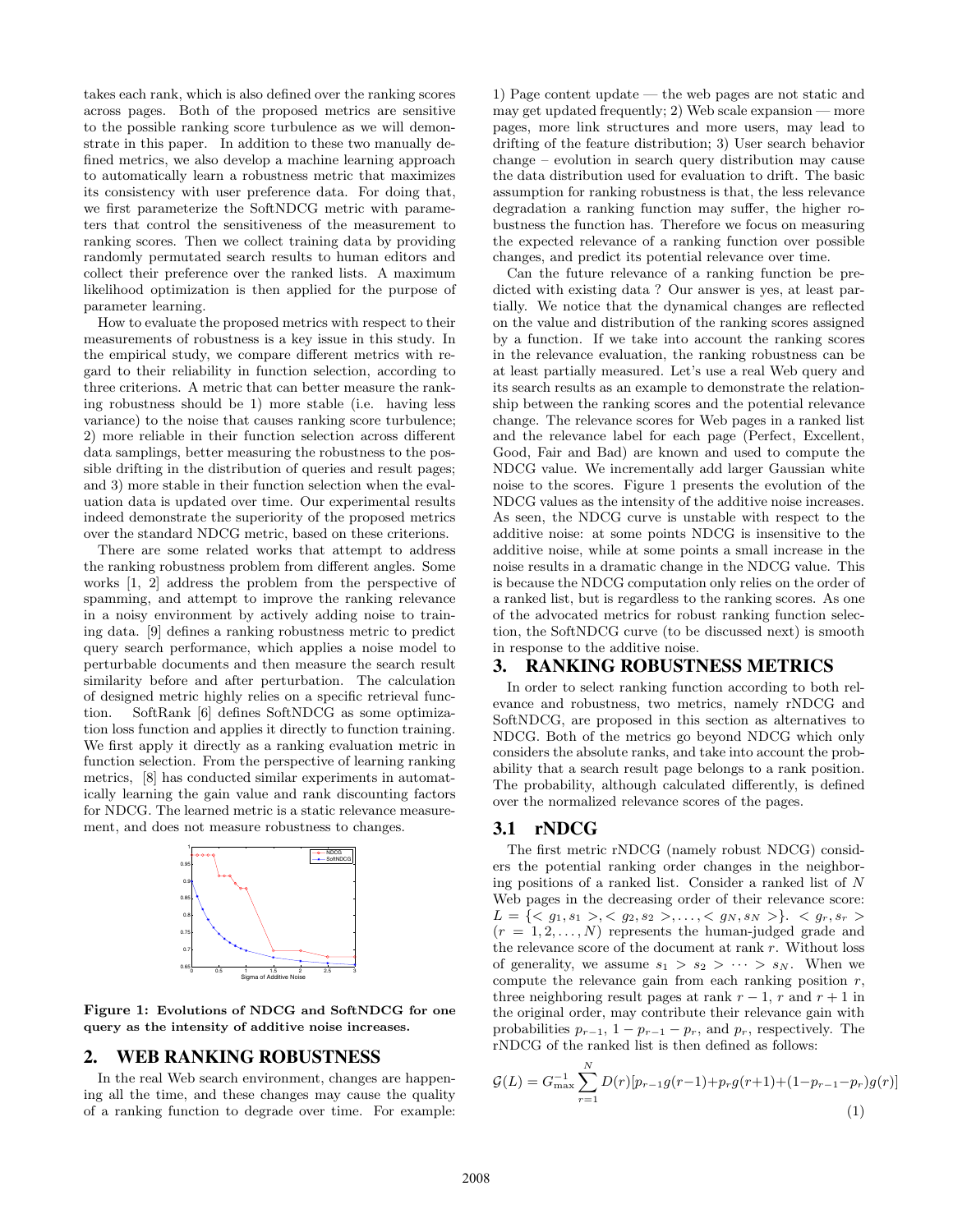where  $p_r$  is the probability that the page at rank r may take rank  $r + 1$ , due to score turbulence.  $D(r)$  is the same rankdiscounting function as in NDCG that is often chosen in the form of  $D(r) = 1/\log(2 + r)$ , and  $G_{\text{max}}$  is the maximum<br>possible value of  $\sum_{r=1}^{N} D(r)[p_{r-1} g(r-1)+p_r g(r+1)+(1-r)g(r)]$  achieved when pages are optimally ordered  $p_{r-1} - p_r$ )g(r)] achieved when pages are optimally ordered.<br>The probability n is defined as  $n = \frac{1}{r}$  if  $r =$ The probability  $p_r$  is defined as  $p_r = \frac{1}{2+e^{\frac{s(r+1)-s(r)}{\sigma}}}$  if  $r =$ 

 $1, 2, \ldots, N-1$ ; 0 otherwise. As noted, the difference between the relevance scores of two neighboring pages decides the probability: the closer the two relevance scores are, the more likely the two pages may switch ranks in the future. Here  $\sigma$  is a positive normalizer that controls sensitive of the rank probability to the score difference.

#### **3.2 SoftNDCG**

The second metric that considers the ranking score distribution across documents is SoftNDCG, introduced in [6]. SoftNDCG calculates the expected NDCG with regard to a distribution that defines the probability of a result page taking each specific rank. Consider the same ranked list of Web result pages:  $L = \{ \langle g_1, s_1 \rangle, \langle g_2, s_2 \rangle, \dots, \langle g_N, s_N \rangle \}$ :

$$
\mathcal{G}(L) = G_{\text{max}}^{-1} \sum_{j=1}^{N} g(j) \sum_{r=0}^{N-1} D(r) p_j(r), \qquad (2)
$$

where  $p_i(r)$  is the probability of document j ranked at position r, given a score list  $\{s_1, s_2, \cdots, s_N\}$ . In SoftNDCG, a ranking form of a Binomial distribution is used to approximate the distribution of ranks. In order to estimate the rank distribution of document j, it first directly estimates  $\pi_{ij}$ , the probability that document  $i$  out-ranks documents  $j$ , for every other document  $i \neq j$ . It then computes the probability  $p_i(r)$  that document i has rank r based on them  $p_i(r)$  that document j has rank r based on them.

In the computation of SoftNDCG, one parameter  $\sigma$  is required to be pre-determined. This parameter controls how to measure the closeness among ranking scores. As  $\sigma \to \infty$ , the rank distribution  $p_i(r)$  becomes a uniform distribution, i.e., no score differences are differentiated, while as  $\sigma \to 0$ , SoftNDCG degenerates to the normal NDCG.

Our approach to determining  $\sigma$  is to learn from preference pair, e.g.,  $L_1 \succ L_2$ , that signifies the ranking generated by score list  $L_1$  is preferred to that generated by  $L_2$ . We model this pairwise preference in a probability model:

$$
p(G(L_1) > G(L_2)) = \frac{1}{1 + \exp(G(L_2) - G(L_1))}.
$$
 (3)

By adjusting parameter  $\sigma$ , we attempt to maximize the likelihood to favor users' and/or human editors' preferences.

Assume we have preference lists  $\mathcal{L} = \{L_1^i \succ L_2^i\}_{i=1}^M$ . And time  $\sigma^*$  can be sought by maximizing the following logoptimal  $\sigma^*$  can be sought by maximizing the following loglikelihood function:

$$
\mathcal{F}(\sigma) = \frac{1}{M} \sum_{i=1}^{M} \log p(\mathcal{G}(L_1^i) > \mathcal{G}(L_2^i)).\tag{4}
$$

In this study, a simple gradient descent procedure is applied to searching for the optimal  $\sigma^*$ , with the gradient computed as follows:

$$
\frac{\partial \mathcal{F}(\sigma)}{\partial \sigma} = \frac{1}{M} \sum_{i=1}^{M} \frac{\frac{\partial \mathcal{G}(L_1^i)}{\partial \sigma} - \frac{\partial \mathcal{G}(L_2^i)}{\partial \sigma}}{1 + \exp(\mathcal{G}(L_1^i) - \mathcal{G}(L_2^i))}
$$
(5)

We executed the experiment of learning  $\sigma$  using  $M = 2183$ Web queries. The queries are randomly sampled from the query log of a commercial search engine, and the top five search results are also scraped from the same search engine. For each query, we randomly permutate the search results to get two different ranked lists  $L_1^{(i)}$  and  $L_2^{(i)}$  for each query.<br>Then we ask human editors to give their preference over the Then we ask human editors to give their preference over the two lists:  $L_1^{(i)} \succ L_2^{(i)}$  or  $L_1^{(i)} \prec L_2^{(i)}$ , for  $i = 1, 2, \cdots, M$ . The optimal  $\sigma^*$  that maximizes the log-likelihood as in Equaoptimal  $\sigma^*$  that maximizes the log-likelihood as in Equation 4 converges to around 0.2 tion 4 converges to around 0.2.



**Figure 2: Evolutions of NDCG and SoftNDCG as the intensity of additive noise increases. Results are averaged over ten runs, with mean and error-bars reported.**

### **4. EMPIRICAL EVALUATION**



**Figure 3: The value and the variance of the Binomial distributions, with different test sizes.**

In this section, we compare the three metrics: NDCG, rNDCG, SoftNDCG<sup>1</sup> in three experiments: 1) Study how the relevance of a ranking function evaluated in those metrics degrade with artificial noise added to the ranking scores. 2) Study how function selection results evaluated by different metrics are affected by the size of the test data. This experiment simulates the situation when the distribution of evaluation data could change over time. 3) Study how function selection results are affected over time. For this purpose, we train two ranking functions with data from an earlier time,

 $^1\mathrm{All}$  metrics are calculated only for top 5 rank positions.